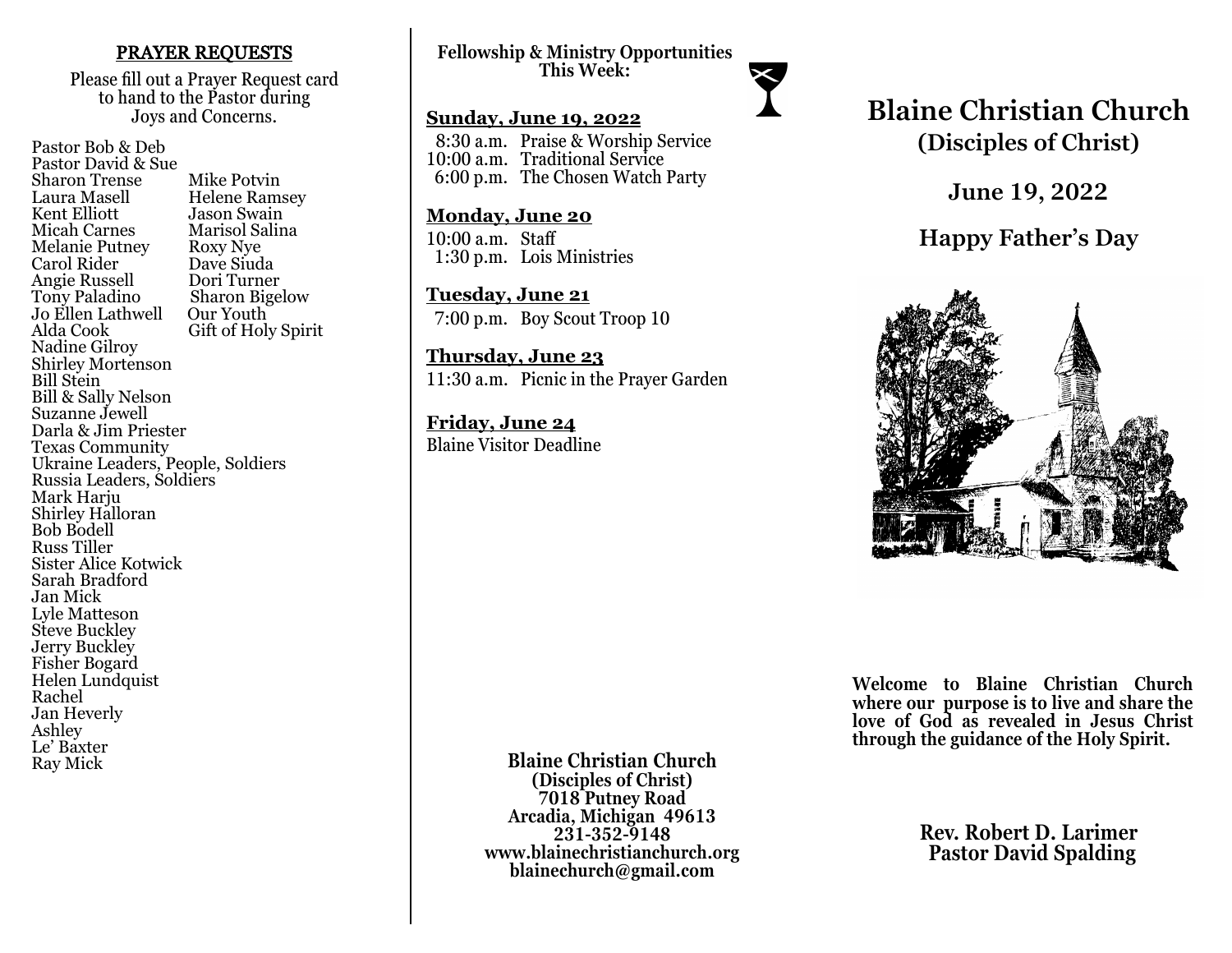## **Praise & Worship Service 8:30 a.m.**

\*Indicates all who are able, please stand.

\*Passing the Peace

\*Songs of Praise

Children's Moment

Prayer for Illumination

Scripture Readings Psalm 42 & 43 Pg. 452<br>1 Kings 19:1-15a Pg. 285 1 Kings 19:1-15a

Sermon - "Prophetic Mood Swings"

\*Song of Praise \*Invitation \*Song of Praise

Joys and Concerns Pastoral Prayer

Communion All who profess Jesus Christ as Lord and Savior are invited to partake.

\*Benediction

Elders are available on either side of the sanctuary to pray with and for you after the service.

## SERVING TODAY

Ministers: Pastor Bob Larimer Pastor David Spalding Worship Leader: Steve Haugen Praise Team: Mike Brief, Jenny Caylen, Jacque Erdman, Doug Erdman, Deb Larimer, Carolyn Waterson Children's Moment: Greeter: Robin Groesbeck Usher: Rita Minteer Fellowship:

| vv um                                                                         |
|-------------------------------------------------------------------------------|
| *Indicates all who are able, please stand.                                    |
| Prelude                                                                       |
| Time of Sharing                                                               |
| Passing the Peace                                                             |
| *Introit<br># 286<br>This Is the Day                                          |
| *Hymn of Praise<br>#33<br><b>How Great Thou Art</b>                           |
| *Invocation                                                                   |
| *Response<br>Refrain $#72$                                                    |
| Children's Moment<br>Kids Kare is offered following the anthem.               |
| Special Music - Carolyn Bell                                                  |
| <b>Prayer for Illumination</b>                                                |
| Scripture Readings<br>Psalm 42 & 43<br>Pg. 452<br>Pg. 285<br>1 Kings 19:1-15a |
| Sermon - "Prophetic Mood Swings"                                              |
| *Hymn of Invitation<br>#581<br>Near to the Heart of God (vs.1-2)              |
| *Invitation<br>#581<br>Near to the Heart of God (vs. 3)                       |
| Joys and Concerns<br><b>Pastoral Prayer</b>                                   |
| Call to Communion                                                             |
| <b>Hymn of Preparation</b><br># 420<br>I Come with Joy                        |

**Traditional Service 10:00 a.m.** 

Sharing of the Bread & Cup All who profess Jesus Christ as Lord and Savior are invited to partake.

\*Benediction

\*Closing Chorus

Live in the spirit of love. Live in the spirit of love. Love one another as Jesus loves you. Live in the spirit of love.

Elders are available on either side of the sanctuary to pray with and for you after the service.

## SERVING TODAY

 Ministers: Pastor Bob Larimer Pastor David Spalding Elders: Mary Lee Olney, Sarah Esper Worship Reader: Ron Gardin Prelude: Mercy Sobkoviak Pianist: Mercy Sobkoviak Choir Director: Carolyn Waterson Children's Moment: Pastor Bob Kids Kare: Jenny Caylen Diaconate Servers: Sonja Reitan, Lynette Williams, David & Sue Spalding Greeter: Wayne Margetson Usher: Nina Margetson Fellowship:

## **The Lord's Prayer**

Our Father, who art in heaven, hallowed be Thy name. Thy Kingdom come, Thy will be done on earth as it is in heaven. Give us this day, our daily bread and forgive us our debts as we forgive our debtors. Lead us not into temptation, but deliver us from evil. For thine is the kingdom and the power and the glory forever. Amen.